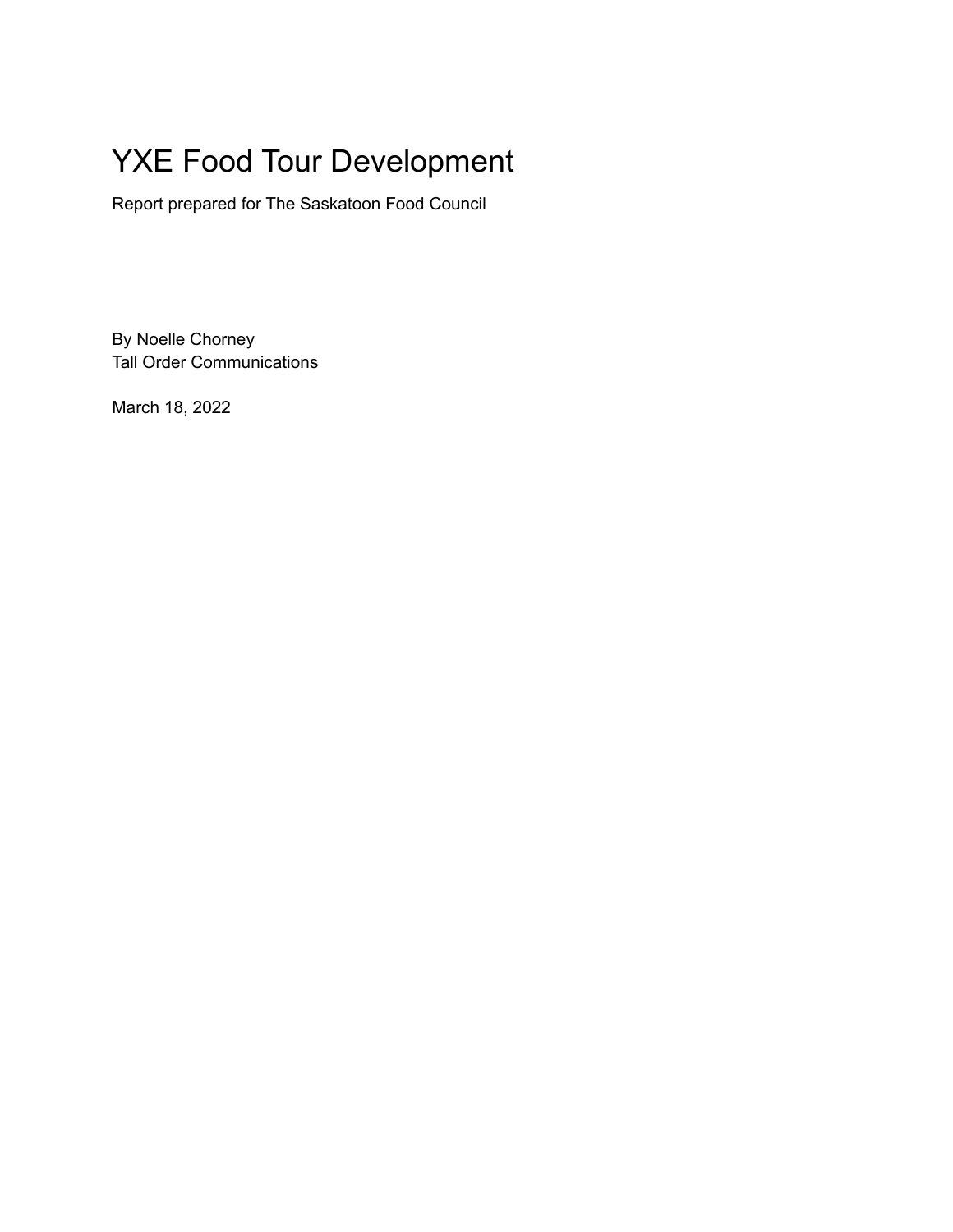# Executive Summary

This report furthers the exploration of developing culinary tours in the Saskatoon Region. After a review of the Just Food Tours Business Plan and initial discussions with potential tour stops and operators in the community, the following goal was identified for this phase of the project:

#### **To make recommendations that support the current ecosystem to take the next steps toward a viable food tourism program, in a way that supports and strengthens relationships in the community.**

The process involved discussions with non-profit organizations, Riversdale restaurants, departments at the University of Saskatchewan, and existing tour stops on the Osler Local Food Trail. Through discussions, other businesses, farmers and restaurants who had taken part in food tour pilots or *ad hoc* tours were also added to the list. The list is by no means exhaustive.

An analysis of existing tours, their level of success and potential partners in building capacity for culinary tours revealed concern over the financial viability of a food tourism organization as well as a division of audiences between locals (the preferred audience of small businesses, restaurants and farmers) and out-of-town visitors (a target audience for tourism organizations).

A thematic organization identifies four themes and supporting messages to cover during any food tour. Choosing an organizing theme but touching on all four in any food tour will help to assemble food tour stops. The four themes are:

- 1. 6000+ years of connection with the land
- 2. 'One Big Small Town'
- 3. Commitment to Sustainability
- 4. A Hub of Innovation

The recommendations focus on alternative culinary events that support businesses and appeal to residents, while reserving customized culinary tours for visitors. Tours can be assembled by selecting partners listed in the food tours resource guide (a living document that will be managed by Tourism [Saskatoon](mailto:dsutherland@tourismsaskatoon.com) and added to over time) and a food tour 'recipe':

- **Get people on the land**.
- **Demonstrate tangible links** between farms and restaurants and food makers
- Select tour stops that are along a **simple route**.
- **Try to offer a taste at every stop.**
- **Select a main theme** to tie the experience together. Use the remaining themes and related messages as supporting content.
- Offer the group a **guide with a deep knowledge** of the food scene and food systems.
- **Give the floor to owner-operators.**
- **Choose 3 to 4 stops** and try to keep the entire tour within **3 to 4 hours**.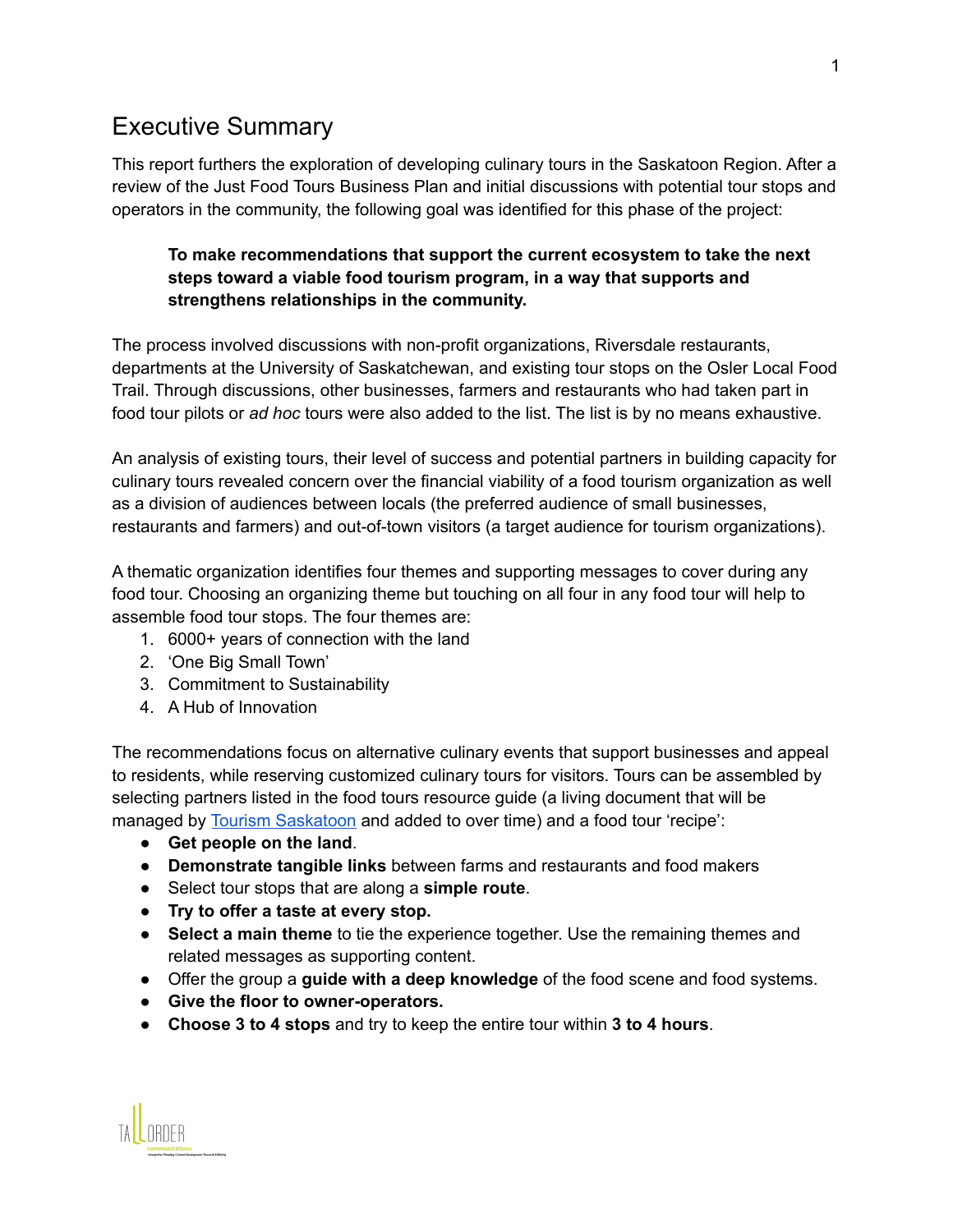Through a combination of leveraging existing resources (such as local personalities and goodwill among partners) and strengthening shared infrastructure (such as transportation sources, virtual footage and a home base for culinary tourism in Saskatoon), the fledgling culinary tourism industry in Saskatoon will build capacity over the next 5–10 years toward a sustainable and robust food tour program.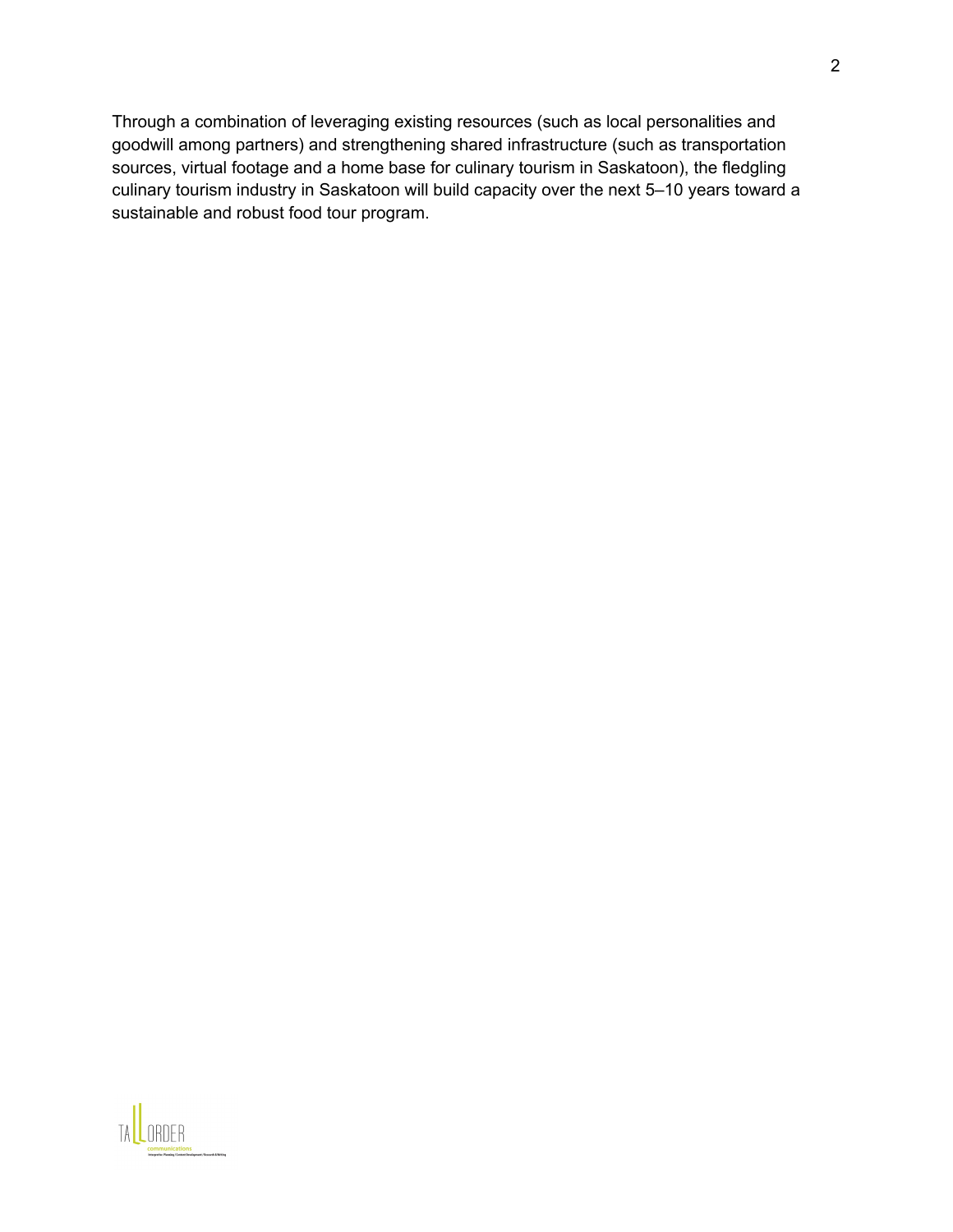# 1.0 Introduction

The Saskatoon Food Council has been researching and developing the food tourism sector in and around Saskatoon with the help of WD funding to develop and improve agri-tourism opportunities in the rural area surrounding Saskatoon.

A business plan was prepared by the Canadian Culinary Tourism Alliance for the establishment of Just Food Tours, a social enterprise to be administered by the Saskatoon Food Council. Next steps were to include further development of the Osler Local Food Trail through conducting more tours and adding more farms to the tour route.

COVID-19 has had a massive impact on tourism, food production and opportunities for public gatherings in our province and city. The proposals within the Just Food Tours business plan required 'ground truthing' to determine whether they were viable or sustainable in the current post-pandemic climate.

When changes in personnel happened at the Saskatoon Food Council, Tall Order Communications was contacted to further develop the Just Food Tours plan. The original goal to develop more food tours was quickly replaced with the task of revisiting the local food ecosystem and potential for culinary tourism given the post-pandemic situation.

This document outlines our analysis of the previous study, an analysis of the state of the culinary tourism landscape in Saskatoon and Saskatchewan right now, including tours that have been piloted to date, a 'recipe' for what makes a great food tour, further development of goals and messages to consider in future tour development, recommendations for next steps, and the creation of a living document of potential food tourism partners, what they would offer a food tour experience, how they are willing to be involved, and what sort of reciprocation would be valuable to them.

# 2.0 Process

This phase of the project included a review and analysis of the Just Food Tours Business Plan and a series of formal and informal meetings with the current players in the landscape.

The Just Food Tours Business Plan had some great general ideas regarding food tours, but it was immediately clear that costing estimates needed to be tested among Saskatoon businesses. The current process of arranging food tours is entirely *ad hoc* and is created by Saskatoon's business network primarily through calling in favours. A check-in with various businesses and non-profits revealed tension, exhaustion and misunderstandings, and also much willingness to share resources and create a successful food tour program. What emerged is a sense of where Saskatoon is, in its capacity to deliver tours.

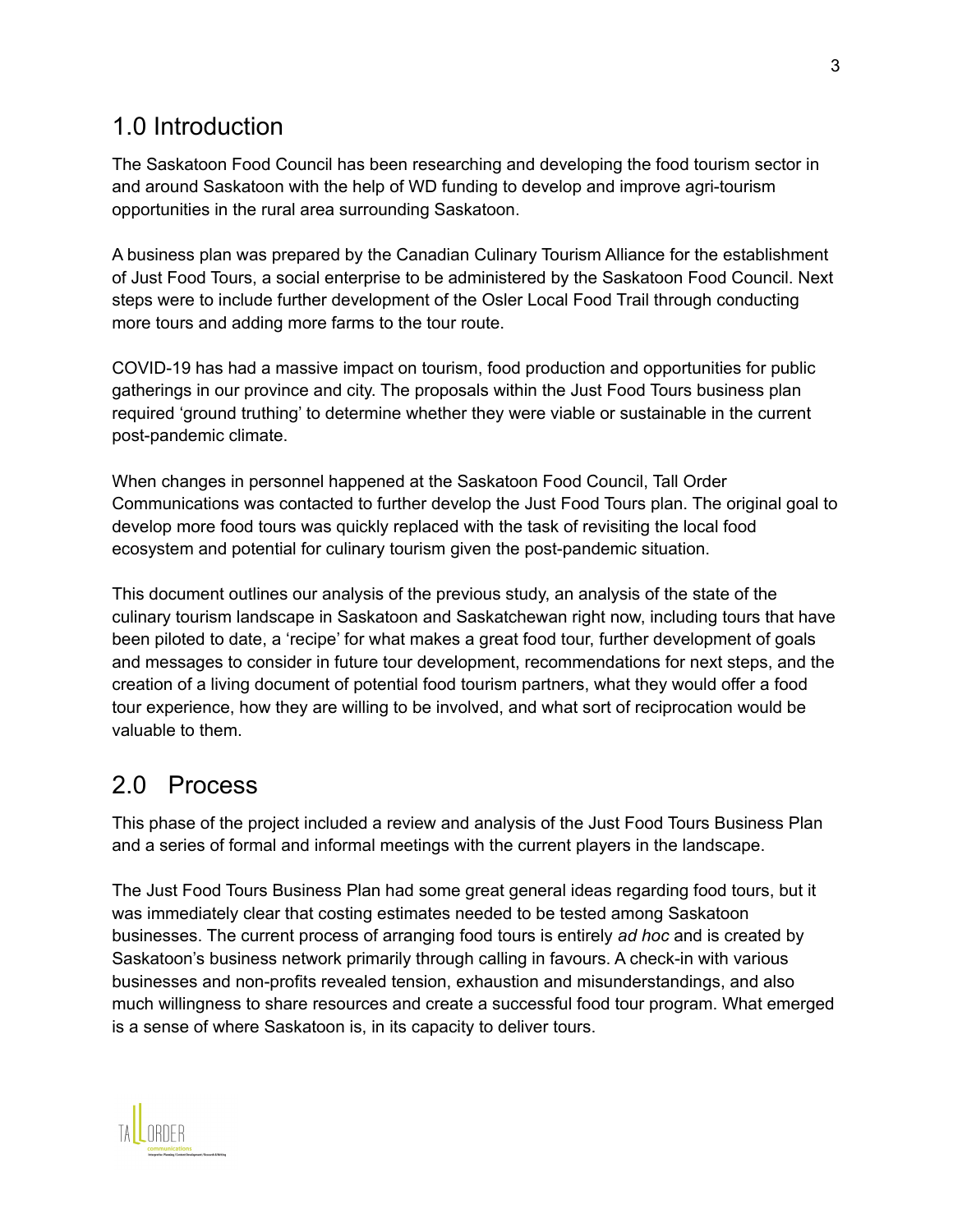With these initial discoveries, we adjusted our proposed deliverables to a new approach: to develop a list of resources who have expressed interest in being involved, outlining what they have to offer a food tour program, and what they need in reciprocation in order to have the program be sustainable for them. The answer differs from organization to organization, depending on their structure (non-profit, for profit) and mission (supporting members vs. keeping the doors of a business open).

#### **Our goal is to make recommendations that support the current ecosystem to take the next steps toward a viable food tourism program, in a way that supports and strengthens relationships in the community.**

This report reflects the outcomes of a long series of conversations with non-profit organizations, restaurants, farmers, and food consultants

2.1 Conversations to Date

Non Profit Organizations

Tourism [Saskatoon](https://www.tourismsaskatoon.com/) (Jeff Fehr, Darby Sutherland) Saskatoon Food & Ingredient Processing Cluster (Joanne [Baczuk\)](mailto:joanne.baczuk@agwest.sk.ca) [Meewasin](https://meewasin.com/) (Amy Wall, Magel Sutherland, Samantha Cowan)

Retail Outlets

SaskMade [Marketplace](https://www.saskmade.ca/) (Emily Yan) Federated [Cooperatives](https://www.fcl.crs/) LTD (Sav Bellissimo)

**Greenhouses** 

U of S [Greenhouses](https://agbio.usask.ca/research/centres-and-facilities/greenhouses.php#Greenhouses) (Jackie Bantle) Floating [Gardens](https://floatinggardens.ca/) (Rachel Buhler)

**Farmers** 

[Farm](https://www.farmoneforty.ca/) One Forty (Arlie LaRoche) Pine View [Farms](https://pineviewfarms.com/) (Melanie Boldt) [Sunnyside](https://www.sunnysidedairyfarm.com/) Creamery (Bas and Martha Froese-Kooijenga)

Brewers/Distillers

9 Mile Legacy [Brewers](https://9milelegacy.com/) (Shawn Moen) Black Fox [Distillery](https://www.blackfoxfarmanddistillery.com/) (Barb and John Coté)

Restaurants/Food Service

U of S Culinary [Services](https://culinaryservices.usask.ca/?gclid=Cj0KCQiA64GRBhCZARIsAHOLriKD6cD31u6Gyxvlprf9yxzm5Z9XAbH6jBuVvRuG44rKy4SdFK-_5MgaAtIlEALw_wcB) (James McFarland) Taste [Hospitality](https://www.tasteyxe.com/) Group (Chris and Courtney Hill)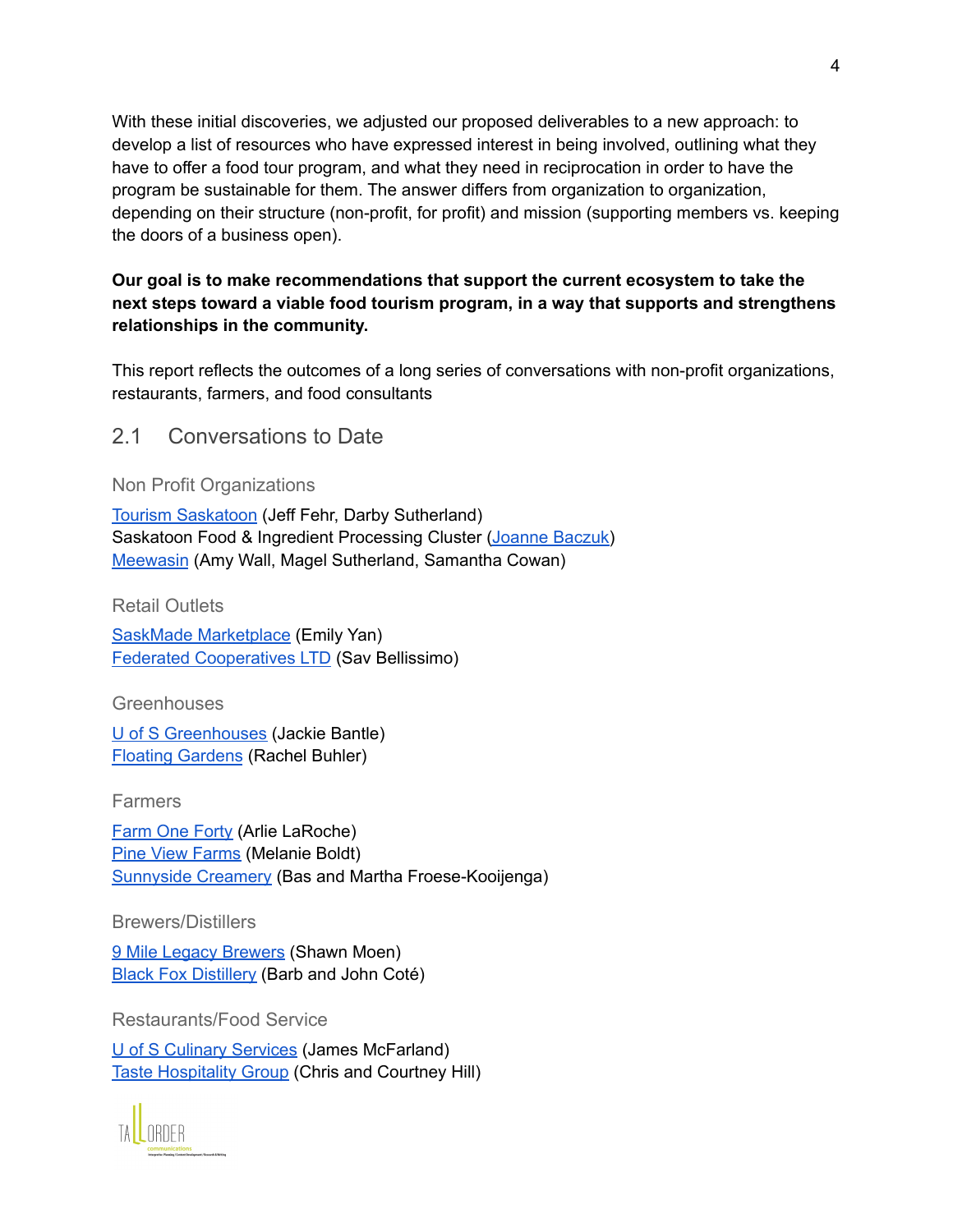Primal [Restaurant](https://primalpasta.ca/) (Christie Peters) Odd [Couple](https://oddcouple.ca/) (Andy Yuen) [Dakota](https://www.dakotadunesresort.com/index.php?gclid=CjwKCAiA4KaRBhBdEiwAZi1zzt-NrVMfntsS1VBFHf-3tEyGtibZ1HFEjxOqfXPGKGcDYTpLWk7cdRoCYZoQAvD_BwE) Dunes Resort (Chris Standing)

Cooking Classes Local [Kitchen](https://www.thelocalkitchenyxe.com/) YXE (Caitlin Olauson)

**Consultants** 

Inspired By Nature Culinary [Consulting](https://www.jennilessard.com/) (Chef Jenni Willems) Flat Out [Food](https://jennsharp.ca/) (Jenn Sharp) [Alberta](https://albertafoodtours.ca/) Food Tours (Karen Anderson) Glyph [Creative](https://glyphcreative.ca/contact/) (Christian Boyle) Honey Willow [Creations](http://honeywillow.ca) (Honey Constant)

Informal conversations also took place at the Tourism Saskatoon Christmas Party and the CEOs Meeting for the Saskatchewan Food and Ingredient Cluster. We connected with the University of Saskatchewan Strategic Communications (Namarta Kochar) at the Tourism Saskatoon event and reached out to the communications department at the College of Agriculture and Bioresources. That conversation was requested to be postponed until the University of Saskatchewan is reopened to the public and to tours.

Following discussions with the Saskatoon Food Council Board, the potential scope for this project expanded, but the schedule did not. Several other businesses and organizations were approached that did not respond to the request, or stated they were interested in the project, but did not have time to respond within the timeframe. A partial list of others who expressed interest or whom we were recommended to contact, but were not reached within the timeframe are included here:

Pig & [Pantry](https://pigandpantry.com/) Saskatoon Tribal Council Economic [Development](https://www.sktc.sk.ca/economic-development/) (Dana Soonias) Dark Side [Donuts](https://darksidedonuts.square.site/)/Night Oven [Bakery](http://www.thenightoven.ca/) (both owned by Bryn Rawlyk) Fable Ice [Cream](http://www.fableicecream.com/) [Saskatchewan](https://foodcentre.sk.ca/) Food Industry Development Centre [Bannock](https://www.bannockexpress.ca/) Express

Now that the scope of the project has the potential to widen, a whole new exploration of other neighborhoods in Saskatoon, such as Broadway, and of other regions in the province, and areas outside Saskatoon could take place.

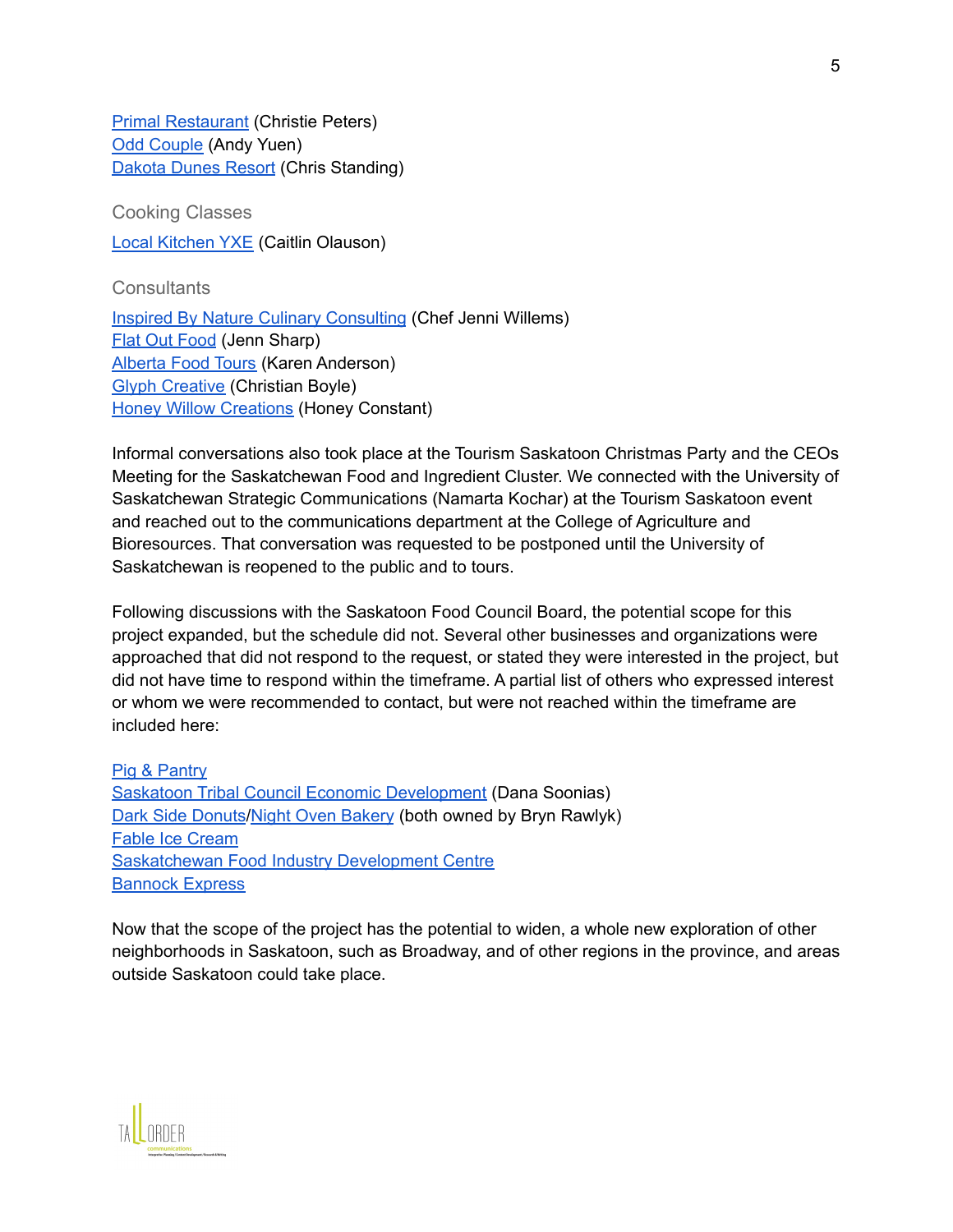# 3.0 Just Food Tours Study - Review

The CCTA's business plan for Just Food Tours was a comprehensive plan that identified the purpose of the social enterprise, conducted a market analysis of the food tour audience in Saskatoon, made recommendations for marketing, sales and operations of the enterprise, and outlined an implementation plan. To maintain the continuum of planning, we will reiterate the Goals, Objectives and Success Factors outlined in the Just Food Tours Business Plan.

#### **Goals**

- The local food network is stronger
- Tourism dollars are both increased and localized
- Visitors are exposed to the foodways of the area
- Unique places and spaces can be accessed through food tours
- Students and residents are employed by the social enterprise
- One tour is recognized as a Canadian Signature Experience

### **Objectives**

- To use tourism for good
- To actualize the mission and mandate of the Saskatoon Food Council
- To create more positive impacts than negative externalities
- To cultivate resident love and visitor appreciation for the local food system
- To foster collaboration and facilitate the creation of synergy

#### Success Factors (bolding for emphasis)

- 1. Developing strong **long-term partnerships with experience providers** will be critical to the success of Just Food Tours.
- 2. Taking the time to develop the **right messaging and materials** when approaching the experience providers will be essential to begin building these relationships.
- 3. Vendors will want to understand the **benefits of participating** on a food tour and it will be Just Food Tours' responsibility to explain this.
- 4. The tours need to be developed so that participants experience the right **balance of fun, information, education and food**.
- 5. Tour presentations and scripts need to be carefully crafted to highlight unique aspects of the organizations' values and the food tastes, as well the historical, cultural, and architectural elements of the tour.
- 6. The development of Just Food Tours image and branding is important but more critical to the success will be **understanding the market**.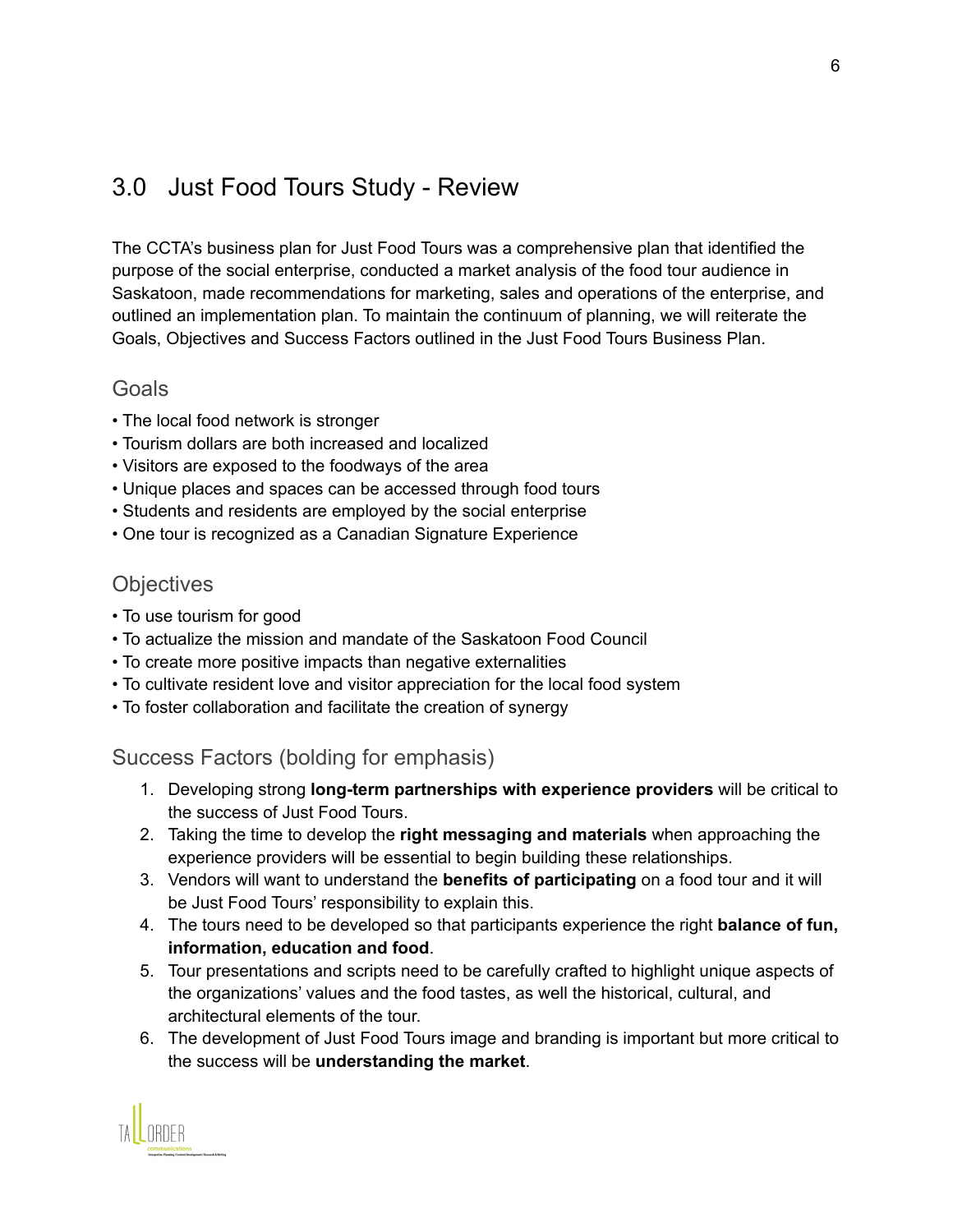7. The likelihood of success increases if there is **strong sectoral support**. As such, fostering the existing relationship with Tourism Saskatoon and building resilient partnerships/relationships with other tourism industry partners is important for the growth and success of Just Food Tours.

This phase of the project strives to address the elements of the success factors shown in bold.

The finally realized end goal of the Just Food Tours enterprise remains constant.

The related services provided by the social enterprise include the easy-booking and seamless delivery of the pre-packaged tours, towards meeting several customer needs, including but not limited to the following:

- Participating in food tours that are enjoyable, safe, secure, and accessible
- Exploring the destination with a group of like-minded individuals
- Learning about the local food system, including how regenerative agricultural practices can be part of the solution to global warming
- Learning about Saskatoon and area's foodways
- Increasing awareness of, and capacity to respond to, food-based issues
- Tasting delicious and place-based products and dishes

The question that we raised during this analysis is: what is the most realistic and sustainable timeline to accomplish the end goal in a way that also realizes the success factors?

# 4.0 Analysis

Immediate findings from initial conversations with food tourism organizers and potential businesses revealed a series of existing and previously piloted food tours and reports on their success, as well as the generalized needs of the various organizations and audiences that might be reached.

# 4.1 Previous, Current and Upcoming Food Tours in Saskatoon

#### 4.1.1 SaskMade Marketplace

SaskMade Marketplace, in partnership with Chef Jenni, purchased a van with the intention of using it for bespoke food tours. Maximum participant numbers were limited to the size of the van: 10 people including the guide and driver.

The team developed and piloted one tour - 'Bridges' explored cultural as well as physical bridges. The tour lasted about 4 hours, and brought participants first to Wanuskewin and then to Petrofka Orchard, exploring Indigenous and settler (Doukhobor) perspectives on food.

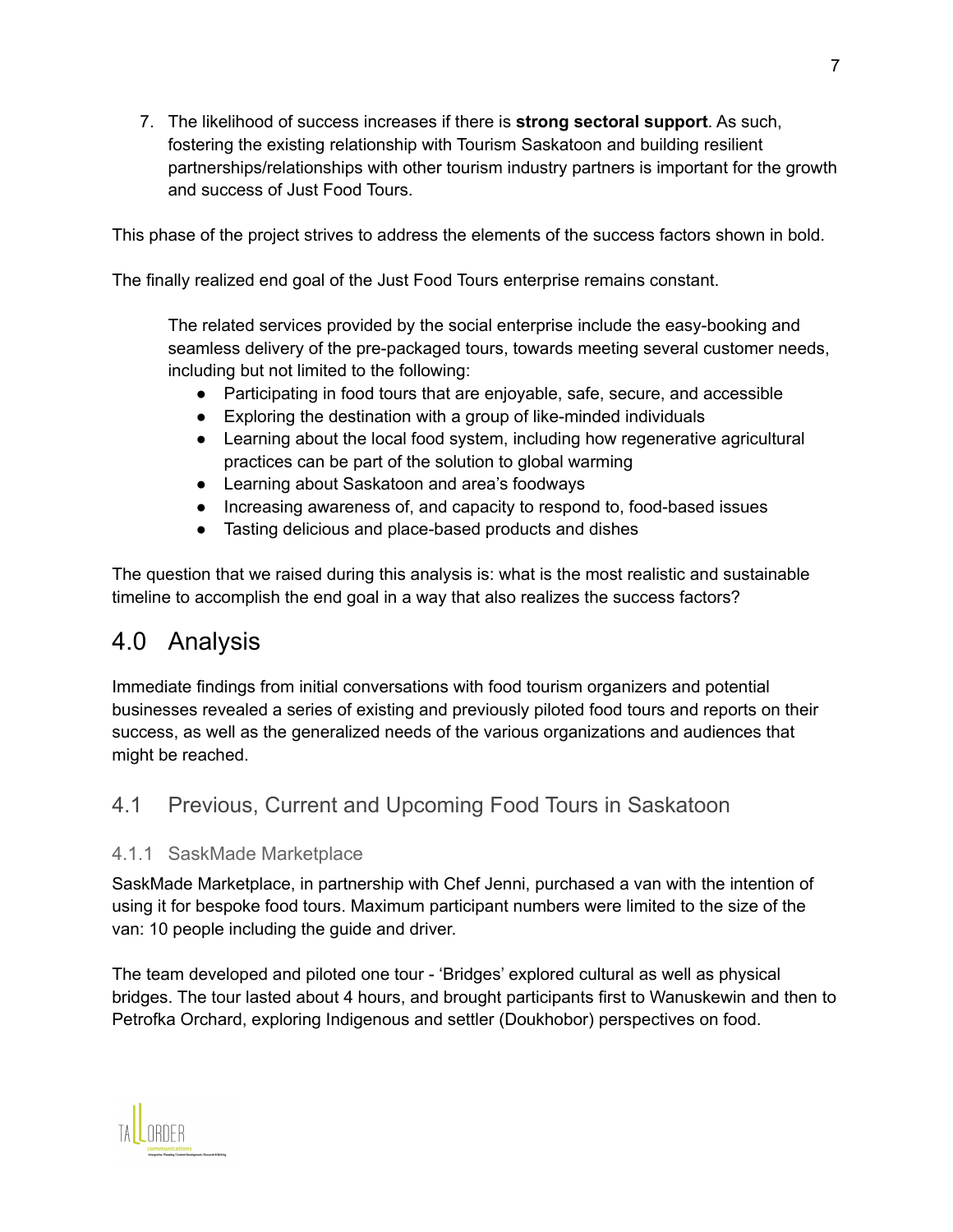A second tour, from Makers Malt – malt growers in Rosthern – to Nine Mile Legacy Brewery was planned as a pilot when the COVID-19 pandemic closed down tours.

Emily Yan, owner of SaskMade Marketplace, has stated that while they are interested in supporting food tour development, food tours will not be a strategic focus for SaskMade Marketplace in the next two years. The logistics of using the van for tours, considering how it limits tour numbers and the insurance it requires, do not make that a desirable transportation option. Emily recommended hiring a bus and driver instead. SaskMade Marketplace does have several possible offerings related to food tours that have been captured in the Food Tours Resource Guide.

#### 4.1.2 Local Kitchen

During the summer of 2021 the Local Kitchen scheduled a regularly occurring walking tour, "Rooted", starting at the Askiy Garden, stopping at Nine Mile Legacy before making soup out of Askiy Garden produce at the Local Kitchen. Leftovers were donated to the Community Fridge. Caitlin Olauson reported that it was difficult to fill the tours and they were not a financial success. It is likely that COVID was a factor in low numbers, but we also heard from Alberta Food Tours that locals seem to like to manage their own time and not attend scheduled tours.

Caitlin noted that they have seen success from self-guided cooking classes on The Local Kitchen's website. Users pay a fee to download the information, and can arrange it on their own time with their own guests. Alberta Food Tours has a similar program that could be leveraged in various neighbourhoods, and Caitlin confirmed that might be a less labour-intensive way to provide a food tour experience without having to provide staff to host it.

#### 4.1.3 Tourism Saskatoon

Through discussions with various owner-operators, we heard of some food tours that have been assembled on an *ad hoc* basis, which seem to tick many of the boxes of an ideal food tour, such as time frame, taste experiences, deepening connections to farmers, and strengthening ties between rural and urban experiences. One such example is a three-stop tour that involved Black Fox Farm and Distillery, Farm One Forty, and dinner back in the city at Odla, where visitors would enjoy food grown at Farm One Forty and drinks from Black Fox.

#### 4.1.4 Dakota Dunes

Dakota Dunes is hoping to further develop its food-related offerings. At this point, they offer their guests a tea and bannock experience by the fire. Chris Standing, formerly of Wanuskewin, is their new educational programmer, and he also mentioned a tour that has taken place involving guests staying at Dakota Dunes Casino Resort, stopping at Bannock Express in downtown Saskatoon and then carrying on to Wanuskewin for a tour. This tour offers an ideal continuum of living Indigenous cultural evolution, from ancient archaeological sites and living Indigenous heritage to modern expressions of Indigenous comfort food and examples of self-determination.

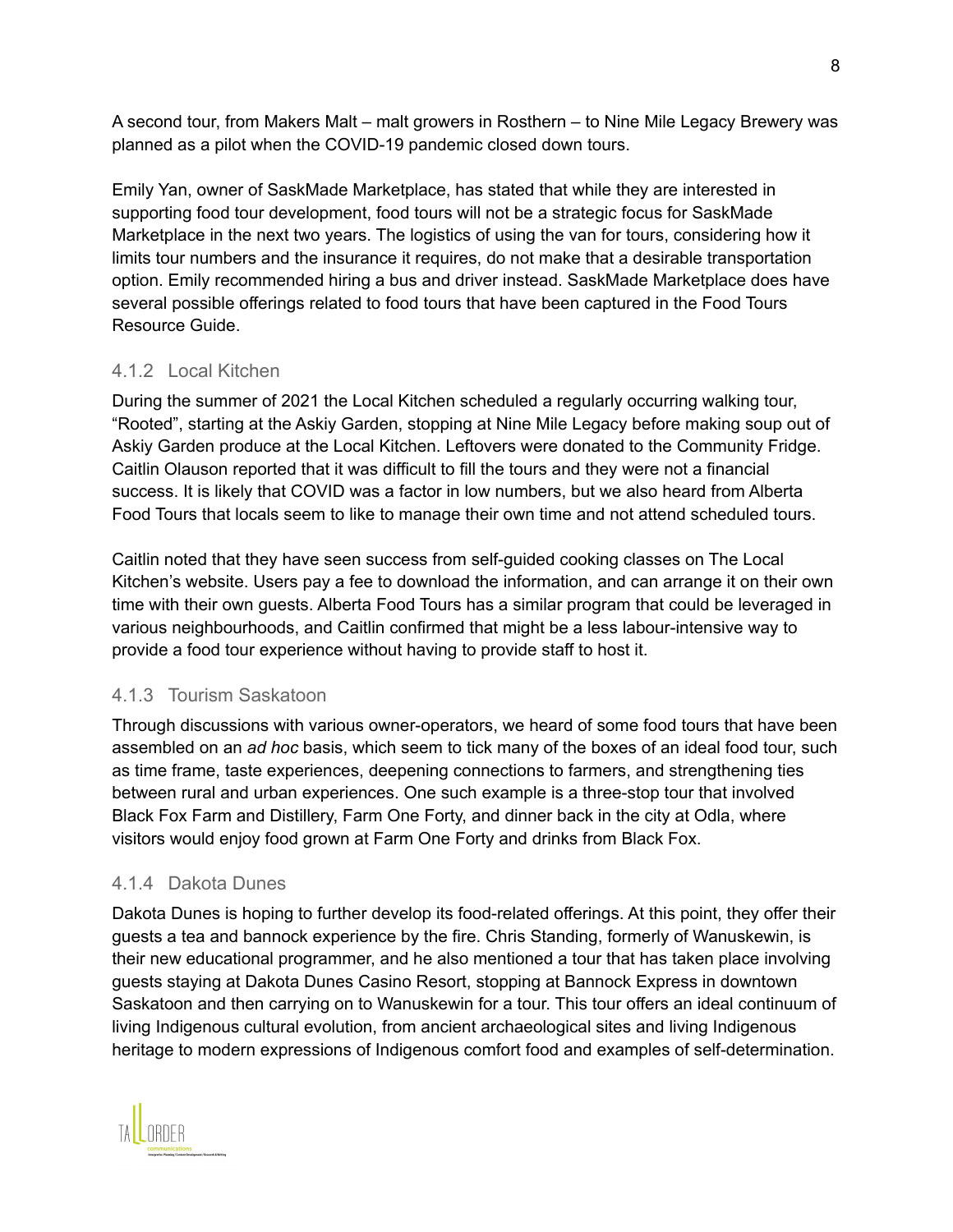Dakota Dunes also owns passenger vans to bring people from downtown Saskatoon to either Dakota Dunes, or occasionally out to Wanuskewin for special events.

#### 4.1.5 Wanuskewin

Wanuskewin piloted their Han Wi (full moon) dinners prior to COVID-19 and plans to continue them next summer. These dinners happen one or two nights in June, July, August and September. Some of the dates are already sold out. The experience is one-of-a-kind and very memorable, but also has accessibility issues, as the event is held on the river bank cliffs across the Opimihaw Valley from Wanuskewin.

Wanuskewin also hosts plant medicine walks, bison walks (among other cultural offerings) and has restaurant and banquet facilities featuring Indigenous-inspired foods and ingredients.

#### 4.1.6 Meewasin

Meewasin is unique in Saskatoon in that they employ professional interpreters and develop educational programs on a regular basis. As custodians of the Saskatchewan River Valley in the Saskatoon area, they also reinvest whatever fees they charge back into the community.

Meewasin piloted a 'Naughty By Nature' adult-oriented evening at Beaver Creek Conservation Area that involved mixing a cocktail using local spirits and locally harvested herbs, walking the land to view wild plants and signs of animal life (and telling stories about animals finding mates) and providing a boxed charcuterie dinner featuring locally sourced ingredients and promoting local businesses, paired with a locally brewed beer or cider. Meewasin expects to continue Naughty By Nature in 2022.

Meewasin is also in the process of developing a Heritage Walking Tour in downtown Saskatoon which will focus on the natural and built heritage of the city, but which also has the potential to include restaurant stops. The walking tour will be piloted in April of this year.

#### 4.1.7 Alberta Food Tours

While Alberta Food Tours are not located in Saskatoon or Saskatchewan, they are an established business whose experience is relevant to developing such a venture in Saskatoon. Karen Anderson, founder of Alberta Food Tours, said that only one of their food tours is currently operating. That one takes place entirely indoors at the Banff Springs Hotel because "all four food stops are under one roof and there's low turnover within the team and a high commitment to excellence that matches our own." She expressed skepticism about when any other food tours would run again, citing financial risks, staff shortages among restaurant partners, and the fact that "people want to do things independently and on their own time."

Karen noted that a potential development that she could help with as a consultant is the Saskatoon Food Finder, which would be a spin off of the [Alberta](https://albertafoodtours.ca/alberta-food-finder/) Food Finder game: "It's low

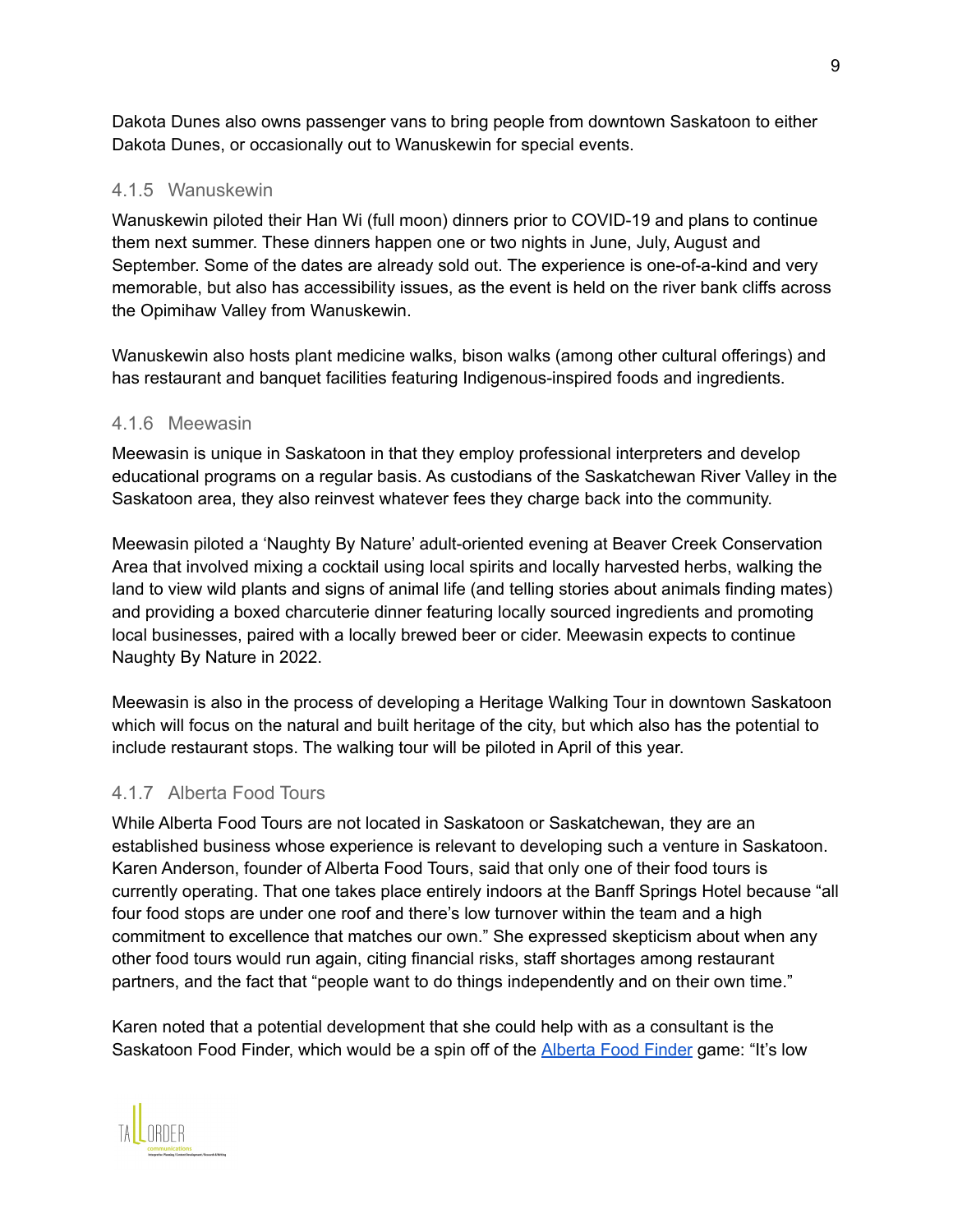cost to consumers, enlists loads of partners, shares history, art and culture and is FUN - all caps."

Alberta Food Tours' experience is important to note, as Alberta has four times Saskatchewan's population and the international tourism draw of Jasper and Banff. Calgary and Edmonton are three to four times Saskatoon's population. If the financial risk in communities of that size is too great, we need to take note of what sustainable culinary tourism development looks like.

# 4.2 Who Tells the Story?

The Just Food Tours report identified the need to hire guides that would be trained to run tours, given a script and key messages to follow.

While it would be ideal to have a professional guide or interpreter available to lead the tours, this may not be immediately possible. The Saskatoon Food Council may not be able to raise money to pay for a full time tour guide, and the greatest value in a tour guide comes from deep knowledge of the Saskatoon food scene and having established relationships with the businesses on the tours and the spaces between them.

There is also great value in meeting the owner-operators and hearing directly from them on a tour. In discussions with farmers, restaurant and brewery/distillery owners, there was skepticism about whether a scripted tour would be able to take pressure off owner-operators during tours. The overwhelming opinion was that owner-operators or trusted long-time employees would still be required to set up the business to receive the tour and also tell the story of the business.

Should culinary tourism partners find an ideal tour guide candidate who has the industry connections and knowledge of the Saskatoon food scene, it may be worth it to hire them. Otherwise, a knowledgeable host could be anyone from Saskatoon Tourism, anyone from the list of consultants in this document, a professional interpreter from Meewasin, or perhaps guides sourced from a partnership with the University of Saskatchewan's Education or Drama programs. In the case of the interpreter from Meewasin, it may be necessary to include more scripting information, since these professional interpreters have a deeper knowledge of natural history rather than agricultural and food history.

# 4.3 Who is the Audience?

Historically, the majority of Saskatchewan's tourism numbers have been Saskatchewan residents or visitors from neighbouring provinces, usually staying with family. This may change with future movements toward marketing Indigenous tourism packages to international audiences, but for now it is important to understand that fact.

Tourism Saskatoon is also in the process of marketing Saskatoon as a conference destination, which has the potential to bring in greater numbers of business travellers. Saskatoon is a hub

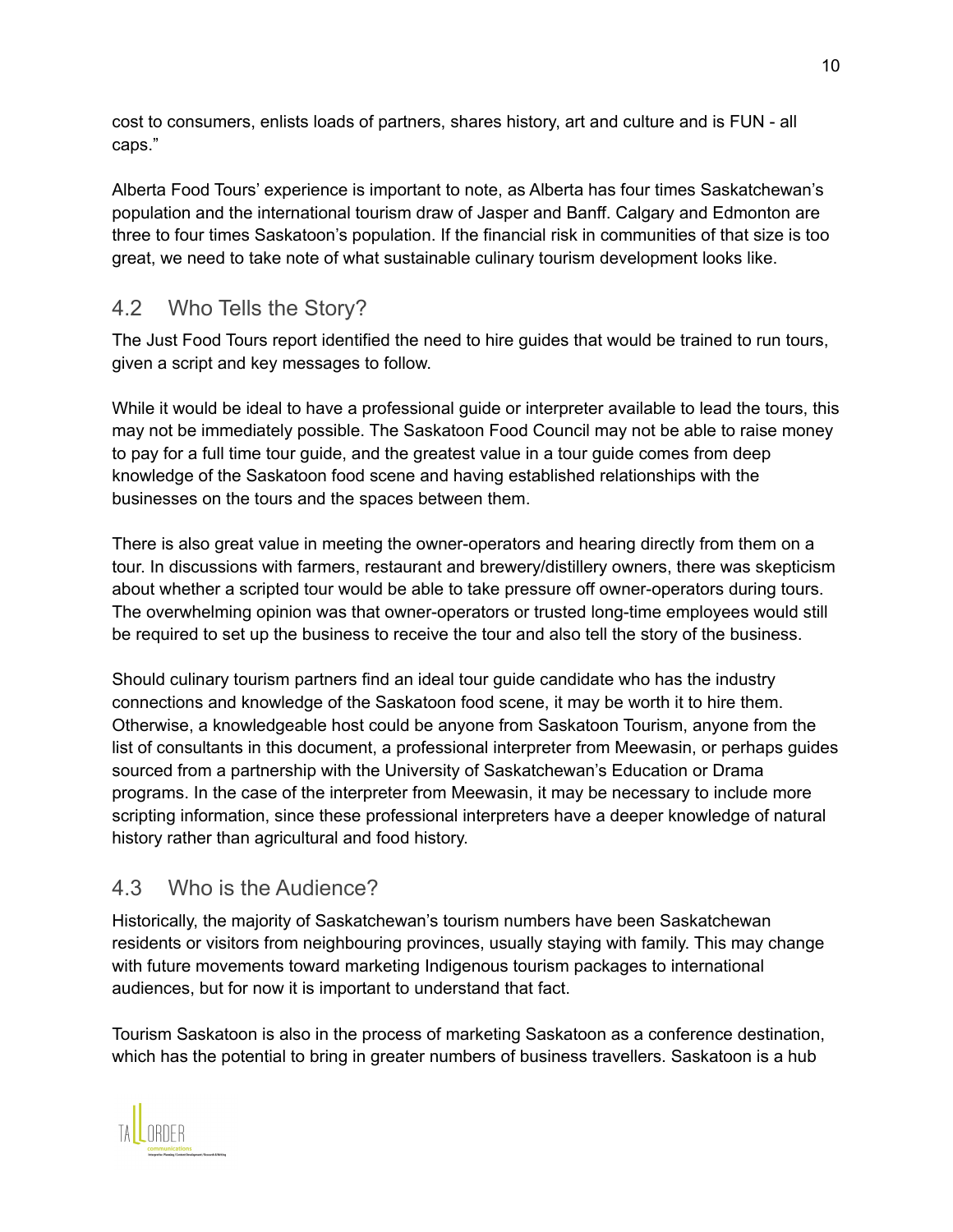for research and agricultural business, and those travelers may also be a target as tour capacity grows.

When imagining the evolution of culinary tourism in Saskatoon, it is important to note that locals and Saskatchewan residents may have different interests than those who are entirely unfamiliar with the community. A successful culinary tourism program may require different approaches for residents and visitors.

# 4.4 Competing Needs of Tour Partners

Tourism Saskatoon is clearly interested in building capacity for tourists from elsewhere, whether other regions in Saskatchewan, the rest of Canada, or international tourists. They are also interested in tour experiences that could add value to conference packages.

On the other hand, local businesses, including farmers, retail locations, restaurants and brewers are more interested in building relationships with locals who have the potential to become regular customers. In their eyes, tourists are a one-time meal or tour stop, and that has limited value in a cost-benefit analysis of participating in tours.

### 4.5 Potential Partners

#### 4.5.1 Non-Profits

Tourism [Saskatoon](https://www.tourismsaskatoon.com/) is a connector and promoter of Saskatoon businesses and tourism opportunities. They have agreed to manage the food tours resource guide upon the completion of this phase of the project.

[Meewasin](http://meewasin.com) is a unique conservation education organization that employs professional interpreters and runs educational programs. While food is not their specialty, they do offer food-based programming and are interested in developing partnerships. Any fees paid to Meewasin are reinvested in the community.

[Wanuskewin](https://wanuskewin.com/) is an Indigenous organization with a world-class interpretive centre and conference space. They have developed high-value dinner experiences and land-based educational programs.

The Food [Centre](https://foodcentre.sk.ca/) Inc is a food processing centre that provides food production expertise, training and facility rentals to emerging food businesses in Saskatchewan. They are a source of contact information for emerging businesses, as well as having an important economic development story of their own to tell in relation to Saskatoon and Saskatchewan's food scene.

**Saskatoon Food & Ingredient and Processing Cluster** (website under development) is a network of organizations within the food and ingredient industry in Saskatoon, including Federated Co-operatives Ltd., The Food Centre, Ag West Bio, start-up companies, producer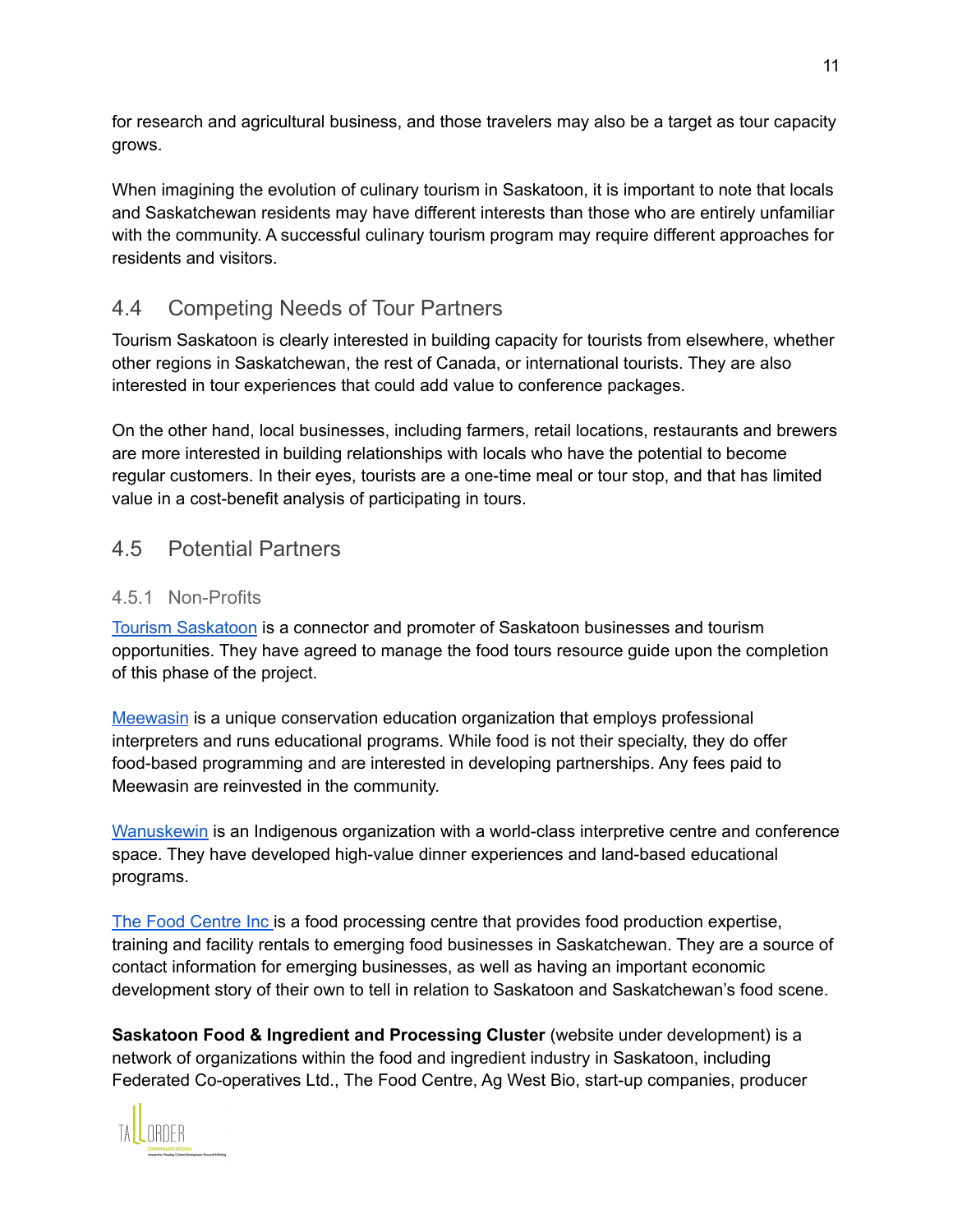organizations and more. They are a potential source of industry connections and support for culinary tourism development.

#### 4.5.2 Farmers

Farmers currently involved in the Local Food Trail continue to be interested in being food tour partners. Some of the original Local Food Trail members are no longer in business (Steve Guenther, Anna's Orchard) and others have questioned whether food tours are the best way for them to connect with their target markets, which are local residents interested in where their food comes from.

Working farms have seasonal practices (slaughter dates, for example) that require consideration, so while farms offer an authentic rural connection experience, the realities of that authentic experience need to be accommodated.

#### 4.5.3 Restaurants

Restaurant owners that have survived the pandemic shut-down are highly aware of the costs of operation and have had to get very real about the costs of favours and freebies. The restaurant owners approached for this study spoke with one voice about needing to safeguard their busy times for paying customers, and stated that they would be selective about participating in tour events that supported their bottom line rather than compromising it.

In general, that means selecting tour stops that land outside of lunch, dinner and happy hours, and expectations of fair pay for staff and food costs. Promotional costs have less value for restaurants when they are serving out-of-town visitors.

#### 4.5.4 Distillers and Brewers

This project involved speaking with 9 Mile Legacy Brewing Company since they have a storefront on 20th Street, and Black Fox Farm and Distillery, as they have participated in previous tours. In both cases, and the case of other brewing and distilling businesses in Saskatoon, they are a great resource for both tours and special events, since they have bookable spaces that can be used for events that promote multiple businesses at once.

The Slow Food in Canada National Summit in 2018, for example, hosted a 'meet the farmers' cocktail evening at Lucky Bastard Distillery where local chefs were matched with local farmers to create food samples from the farmers' products. Both the chefs and the farmers were present at their stations to talk to guests. The event was a great success and also required extensive planning. Slow Food paid chefs and farmers for attending with the proceeds of their ticket sales.

#### 4.5.5 Retail and Food Makers

Local food retailers included in this project included The Cure, which is a Riversdale Business and also connected to Riversdale restaurants, and SaskMade Marketplace, since it had piloted food tours in the past, and it specializes in promoting local farmers and makers. SaskMade has

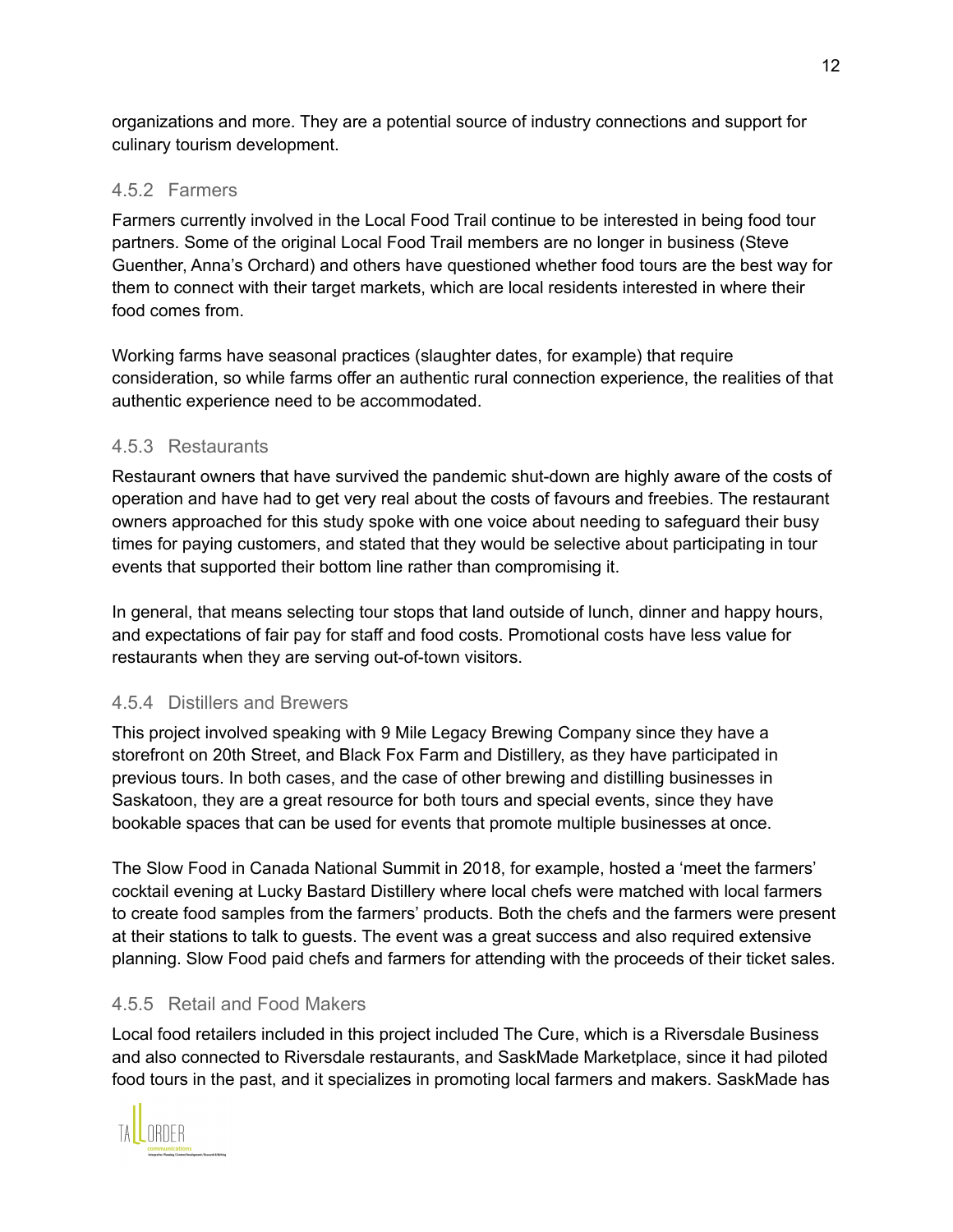identified several ways that their storefront and staff could participate both as a tour stop and as a tour provider when tour stops feature their members.

There is inherent value in a tour stop (or stops) that allows guests to purchase items related to the tour. Other retail outlets that would likely want to be involved are the Pig & [Pantry](https://pigandpantry.com/) and the Little [Market](https://www.thelittlemarketbox.com/) Box which has recently relocated to 20th Street.

### 4.6 Future Opportunities

There are some exciting emerging projects and opportunities that will substantially expand the culinary tourism landscape in the Saskatoon area in the next 5 to 10 years. These are explored below.

#### 4.4.1 Indigenous Tourism Corridor

Christian Boyle of Glyph Creative has been working with Beardy's and Okemasis' First Nations as well as several partners along the historic corridor between Chief Whitecap Dakota First Nation, Duck Lake and Batoche. The corridor includes First Nations communities as well as Dakota Dunes Casino Resort, Wanuskewin, Duck Lake Regional Interpretive Centre and Batoche National Historic Site. The Indigenous Tourism Corridor will be Saskatchewan's first international multi-day export tour package.

The Kichiota [Partnership](http://www.kichiota.com/) is also working towards creating a destination near Fort Carlton that will offer overnight glamping accommodations and food-related events. Both the destination and the Indigenous Tourism Corridor are under development. The loose schedule for launch of the multi-day tour package is Spring 2023. This package has the potential to become a Canadian Signature Experience.

#### 4.4.2 Meewasin Greenhouse Development

Meewasin is currently conducting a capital campaign to expand their native plant greenhouses and create a gathering and teaching space alongside them. Negotiations are underway with the University of Saskatchewan to determine a location for the development. When it is open (possibly 2024), there will be an Indigenous teaching space, food service spaces as well as the largest native plant greenhouse in Saskatchewan.

The addition of the greenhouse development to the University of Saskatchewan will fill an important gap in the food tourism infrastructure on campus. While there are many wonderful stories to tell that meet the goals outlined in the Just Food Tours business plan, the University campus lacks a purpose-built gathering space that is not part of its formal educational infrastructure. Having a space that is also in close proximity to the river valley also strengthens messaging related to Saskatoon's pre-contact landscape.

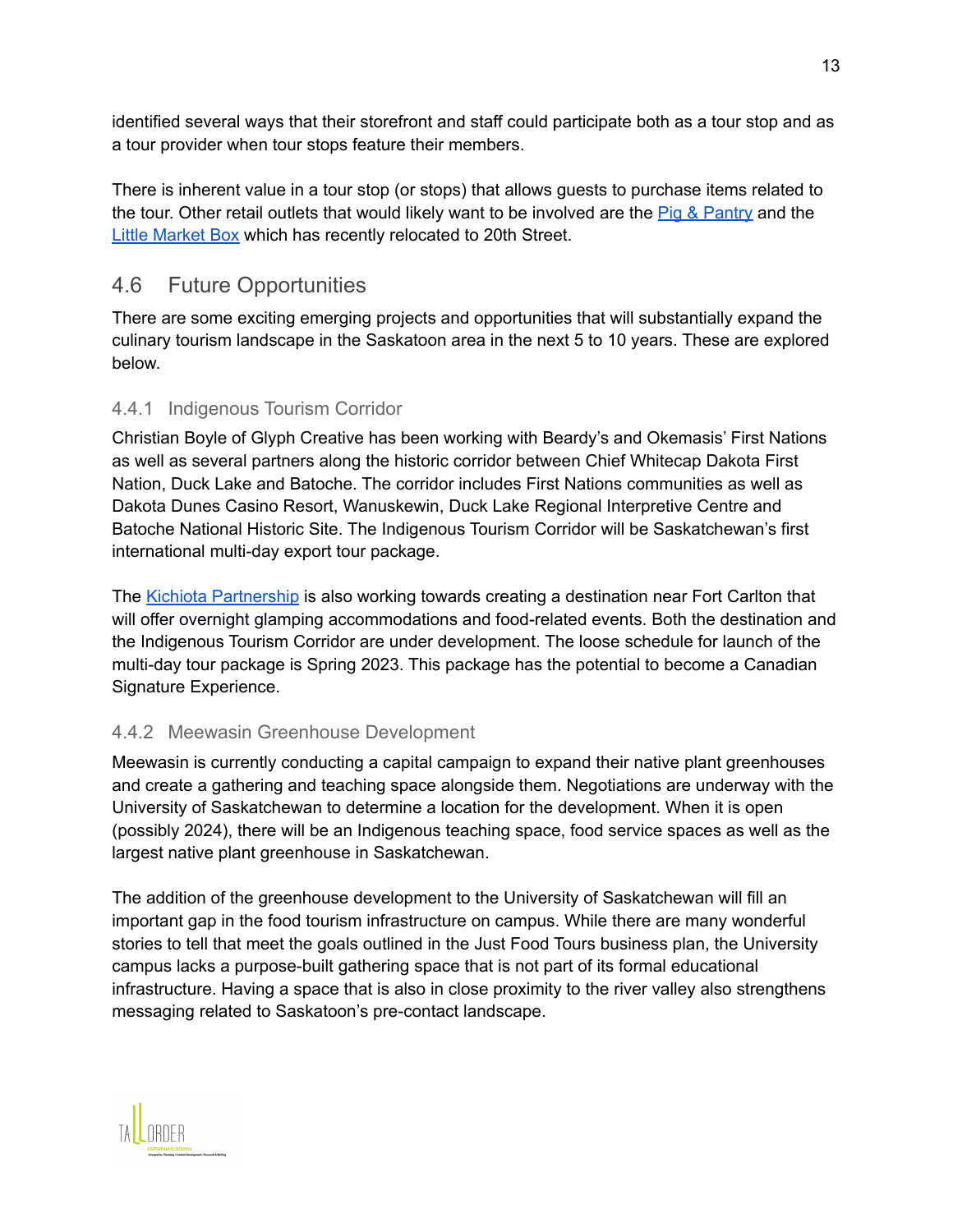#### 4.4.3 University of Saskatchewan Strategic Plans

The University of Saskatchewan was closed to tours and the general public during the pandemic, and has not yet officially opened. Communications staff were not interested in discussing potential food tours until the university re-opens. However, a quick review of both the University of [Saskatchewan's](https://plan.usask.ca/) and the College of Agriculture and [Bioresources'](https://agbio.usask.ca/strategic-plan-2025.php) strategic plans show direct alignment, particularly in the areas of community outreach and collaboration, with the goals and messages of the Just Food Tours business plan.

Conversations with the U of S Greenhouse Manager and the U of S Culinary Services Director were also promising from both a tour and tasting perspective. Both programs have many demands on them, but if timing of tours fits with other commitments and avoids busy times (such as May when the horticulture program is planting and conducting plant sales, and September when classes are starting up), there appear to be many opportunities.

A future state of more formal culinary tours appears possible at the University of Saskatchewan once the Meewasin infrastructure is in place and the University reopens to the public. Further relationship building and requirement gathering will need to take place at a future date.

# 5.0 Thematic Framework

The themes and related messages outlined below are a touchstone that any food tour guide can come back to when building a script or a list of key points to make on any tour. They can also be shared with anyone (such as owner-operators of local businesses) who might speak on tour stops, to ensure that messaging is consistent with the Just Food Tours Business Plan and the Saskatoon Food Council's mandate.

#### 5.1 Themes

#### **6,000+ Years of Connection with the Land**

What is now known as the Canadian Prairies supported thriving Indigenous populations who lived in a symbiotic relationship with the land and its wildlife. Settler farmers brought a new world view and have continued another kind of connection with the land. Our food producers and chefs explore the gifts of the land in their commitment to local food.

#### *Related Messages:*

*#Sincetimeimmemorial*: This land has supported humans with abundant food for millennia. Today we are known as 'the breadbasket of the world,' but that only scratches the surface of our contribution to global food systems.

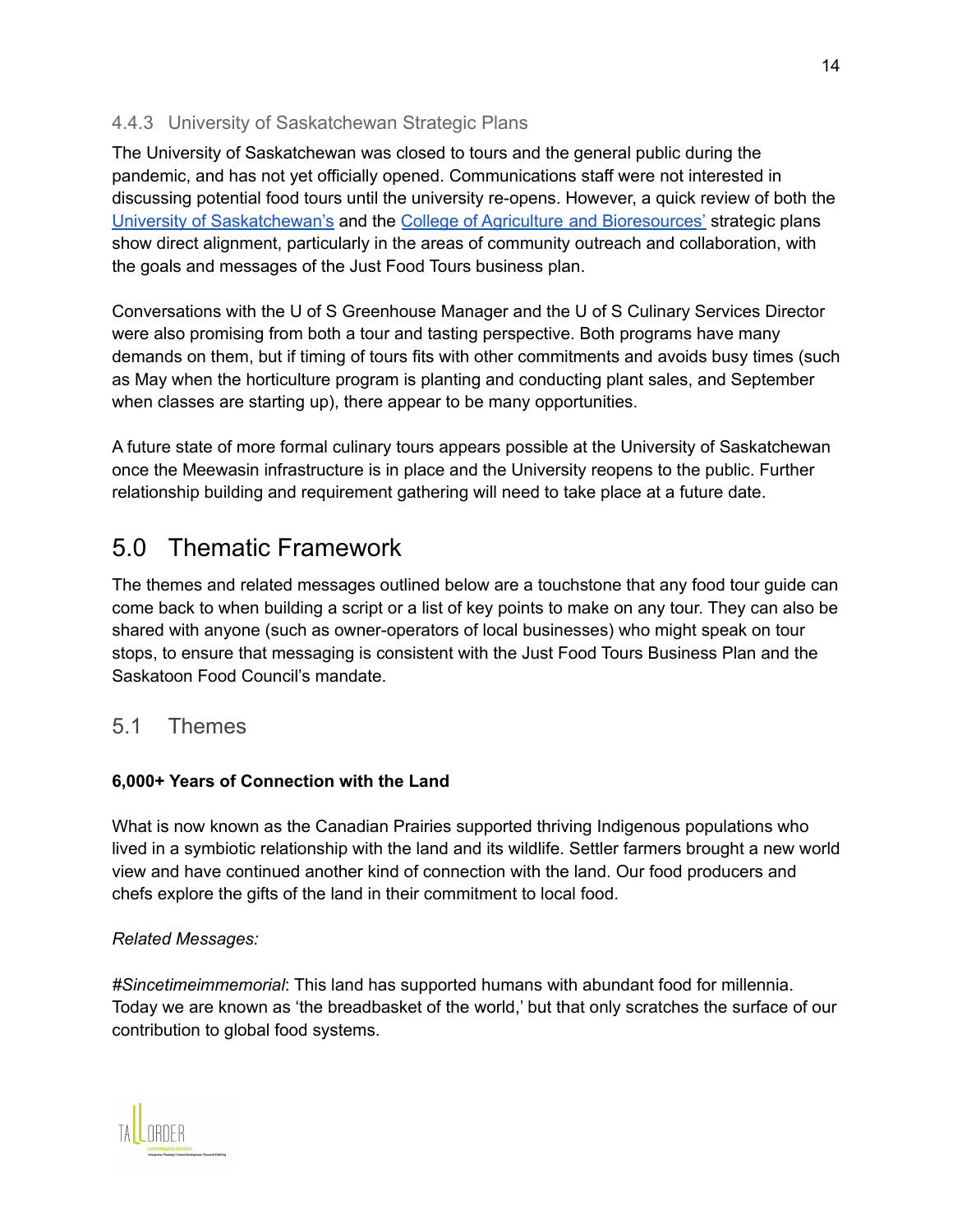- Before this land had its current political boundaries, there were other acknowledged boundaries between nations who had complex trading agreements that spanned the entire continent.
- Many current place names, including 'Saskatchewan' and 'Saskatoon' are related to trade routes and Indigenous foods.
- Bison was a staple food of pre-contact Indigenous peoples, and a keystone species for the entire prairie biome. The land and the way we feed ourselves changed drastically with the loss of the bison.

#### **'One Big Small Town'**

The food industry in Saskatoon is small and tightly knit, and often more supportive than competitive. Small independent businesses, especially those committed to artisan quality and sourcing local products, work together where possible. Non-profit organizations have created a culture of innovation and support for local businesses.

#### *Related Messages:*

*#SaskBounty*: As people in this province always have, we connect over and gather to enjoy the bounty of the land, from bison and wildcrafted foods to locally developed fruits and vegetables, to grains and pulses.

- Wanuskewin offers archaeological evidence of 6,000 years of gathering to hunt and process food.
- Settlers learned from Indigenous peoples about wild foods available to harvest. Saskatoon is named after the ubiquitous Saskatoon berry.
- While prairie settlers did not always have a lot of resources, they usually had home grown and gathered food to share.
- We are a close-knit community, and that is especially true in the supportive atmosphere among our businesses, and all the community building organizations that support the industry.

#### **Commitment to Sustainability**

Businesses and organizations who are committed to the local food culture are also working closely with local suppliers and integrating sustainable practices into their businesses (i.e., solar energy, circular waste programs).

Food security is also a commitment for many of these businesses. (I.e., Taste Group donating to the Friendship Inn, The Local Kitchen connecting with Askiy Garden, U of S Culinary Services offering a food program for students in need).

#### *Related Messages:*

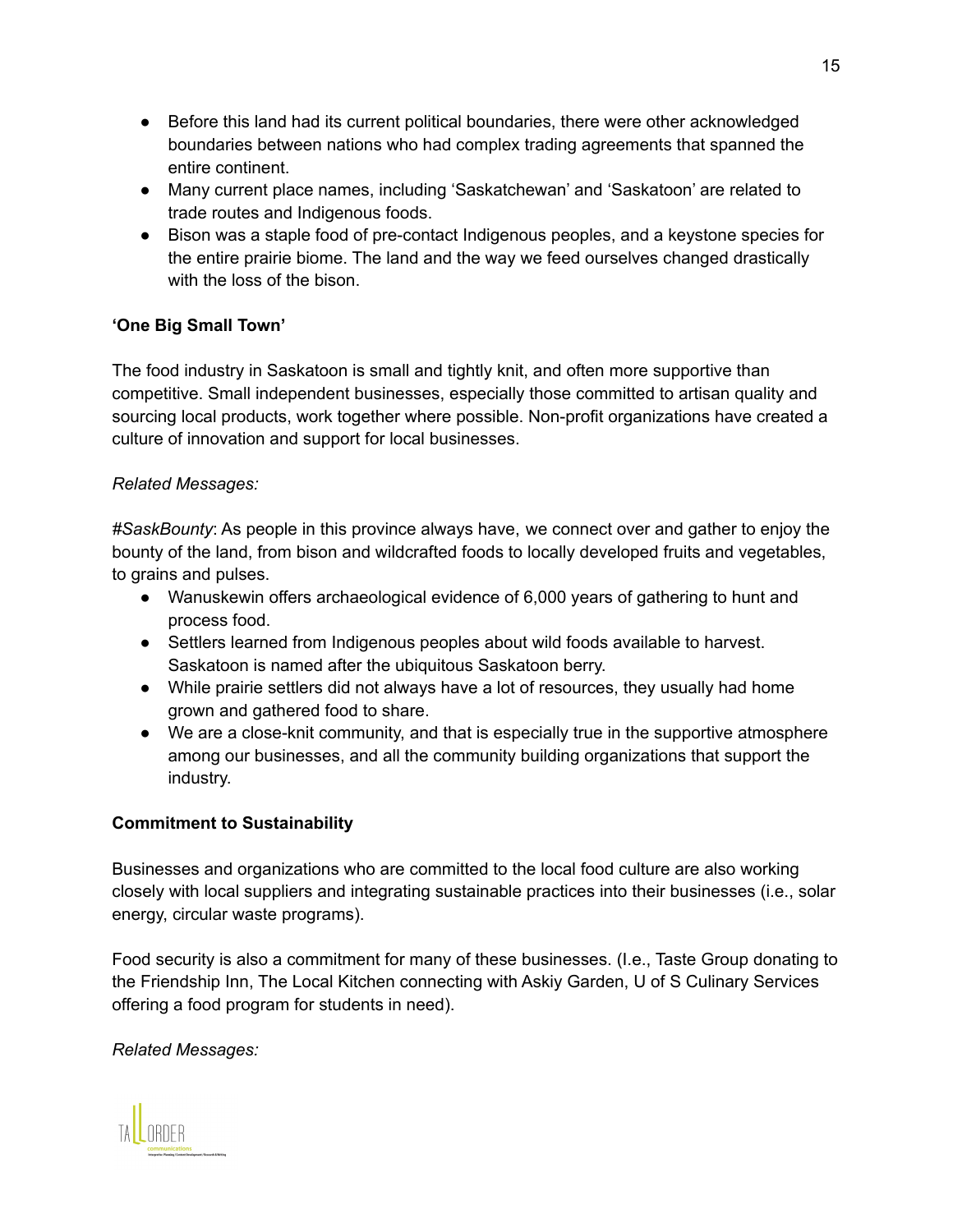*#SKLocalFood*: Saskatchewan agricultural policy supports export agriculture and focuses on our position in the global food economy. Yet there is a growing commitment among residents, farmers and business owners to develop a strong local food economy.

- Saskatchewan exports nearly 70% of what it produces. Saskatchewan is the world's leading exporter of lentils, peas, canola, flax, oats and durum wheat.
- Historically, Saskatchewan has produced approximately 80 percent of Canada's mustard crop.
- Saskatchewan is home to the Global Institute on Food Security and the Global Institute on Water Security, and researchers continue to develop new varieties that are resilient in our climate and also adaptive to climate change.
- Local food is a way to combat climate and supply chain disruptions as the world becomes more complicated.
- Local food builds community and strengthens relationships and creates resilient local economies.
- Local food is fresh and tastes great pair that with some of Saskatchewan's export products, and you've got a broad culinary palette to paint with!
- Food miles have a large ecological footprint, and anyone interested in lowering their eco-footprint may want to consider choosing local food.

#### **An Innovation Hub**

The Saskatoon Food Centre, the Food Ingredient Cluster, Ag West Bio, the University of Saskatchewan are all supporting applied food innovations and product development. Saskatoon's food system is bolstered by a combination of research and development in agriculture, long standing farming traditions, and a strong independent entrepreneurial spirit.

#### *Related Messages:*

*#SaskMade*: Saskatoon is a food industry hub, from new crop developments at the University of Saskatchewan, the Food Centre, SaskMade Marketplace, food and brewing artisans and business owners, and is surrounded by agricultural lands producing grain, fruit and vegetables.

- Saskatchewan has historically developed cultivars that grow well here. Seager Wheeler Farm is a National Historic Site that shares the story of the earliest cultivar developments (including Red Fife Wheat, which is used extensively at The Night Oven Bakery, and is in Slow Food Canada's Ark of Taste).
- The University of Saskatchewan and several grain and pulse partners (CDC, SPG, NRC-PBI) work tirelessly to develop grains and pulses that are better adapted to Saskatchewan growing conditions.
- The University of Saskatchewan Fruit and Vegetable programs have bred prairie-hardy fruits that are now synonymous with Saskatchewan-grown foods and orchards: dwarf sour cherries and haskaps are two popular berries; several varieties of apples have also been developed. Fruit program staff will proudly share more.

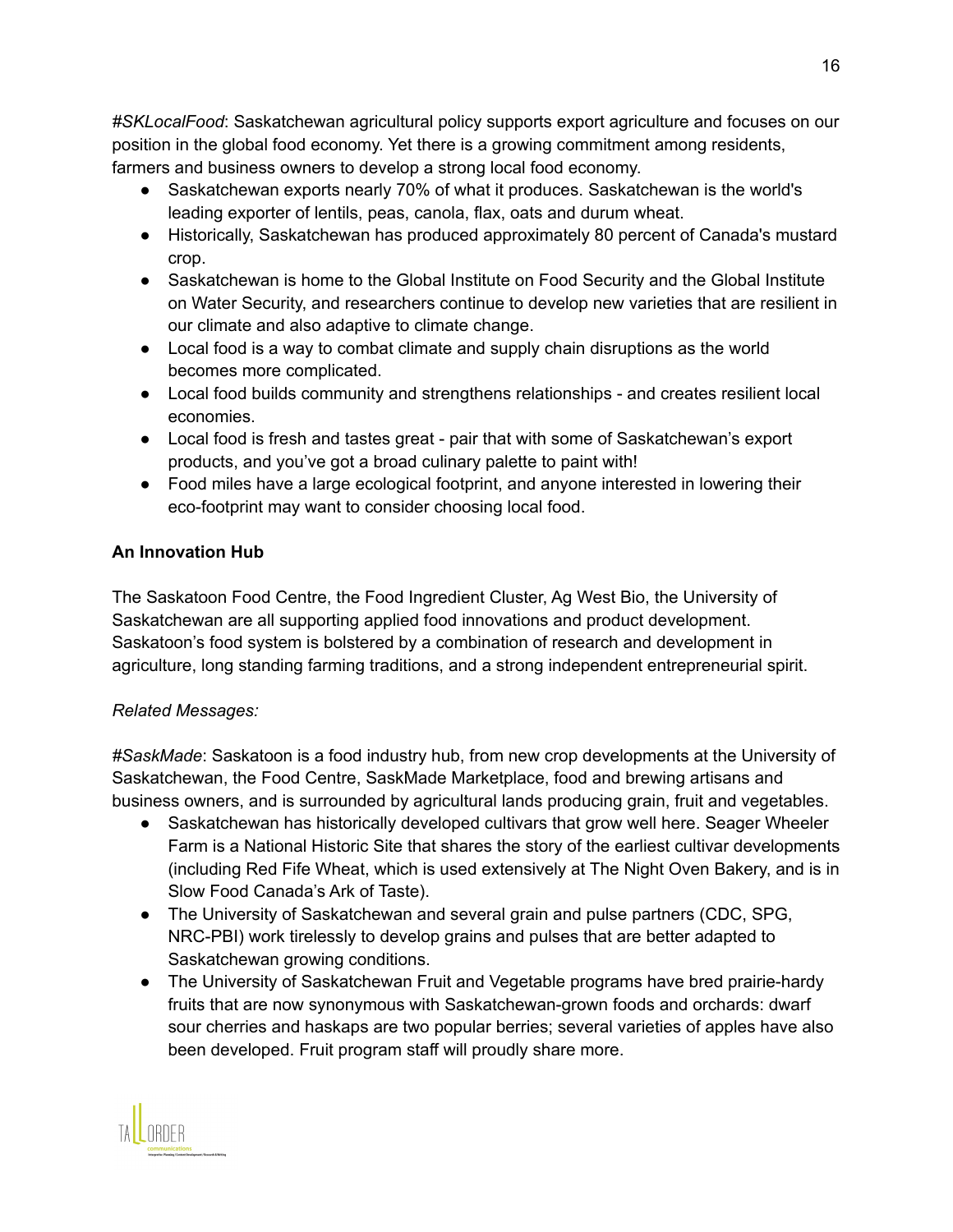# 6.0 Recommendations

We are not yet at the point where it is feasible to offer fixed schedule tours in an economically sustainable manner. It may be several years before we will be. It is, however, in the best interest of Saskatoon's farmers, tourism organizations, food retail and restaurants to continue to build capacity in the realm of culinary tourism, and there are dozens of stories to be told and meaningful connections to be made.

### 6.1 Create different experiences for guests/visitors and local residents

Visitors and residents have different awareness of the community and different interests when it comes to exploring the city.

Food tours can be custom-created from the resource guide to directly address the interests of *tourist groups* or *conference attendees*.

In the case of *locals*, monthly or **seasonal neighbourhood events** or promotions may inspire more uptake. Some suggestions that have emerged through discussions undertaken for this project include:

- **Neighbourhood crawls** involving multiple restaurants or businesses within walking distance in one neighbourhood. It can be organized in a similar manner to Saskatoon's Folk Fest, using passports to identify which businesses you've been to.
- **Meet the Farmers** organize a ticketed event at one of the breweries or distilleries that pairs local chefs with farmers. Local spirits, beer and cider can also be available, either provided from the host brewery, or in partnership with more than one brewer or distiller.

**Evergreen digital content** is a one-time development investment that would also provide easy to track success metrics. The Local [Kitchen](https://www.thelocalkitchenyxe.com/) has measured the success of their downloadable cooking classes; a food tour could be organized in the same way. Varying levels of partner engagement can be employed in such a program – as in the [Alberta](https://albertafoodtours.ca/alberta-food-finder/) Food Finder, partners could agree to supply an exclusive food tasting to participants in the program. This level of engagement would work best with a custom digital platform/app that allows bookings so that the partners can be notified when to expect tour groups.

# 6.2 Follow a Food Tour Recipe

Customized food tours can support the overall brand of Saskatoon's culinary scene and meet the tour objectives from the Just Food Tours report by following the following recipe:

- **Get people on the land** whether on a farm, along the river, at Wanuskewin, or in a park, the connection to the land is key to the experience.
- **Demonstrate tangible links** between farms and restaurants and food makers this is not difficult to do in Saskatoon. The Farm One Forty – Odla link is an obvious one, but when you're working with chefs and retail outlets that specialize in connecting with local growers, there will be many others.

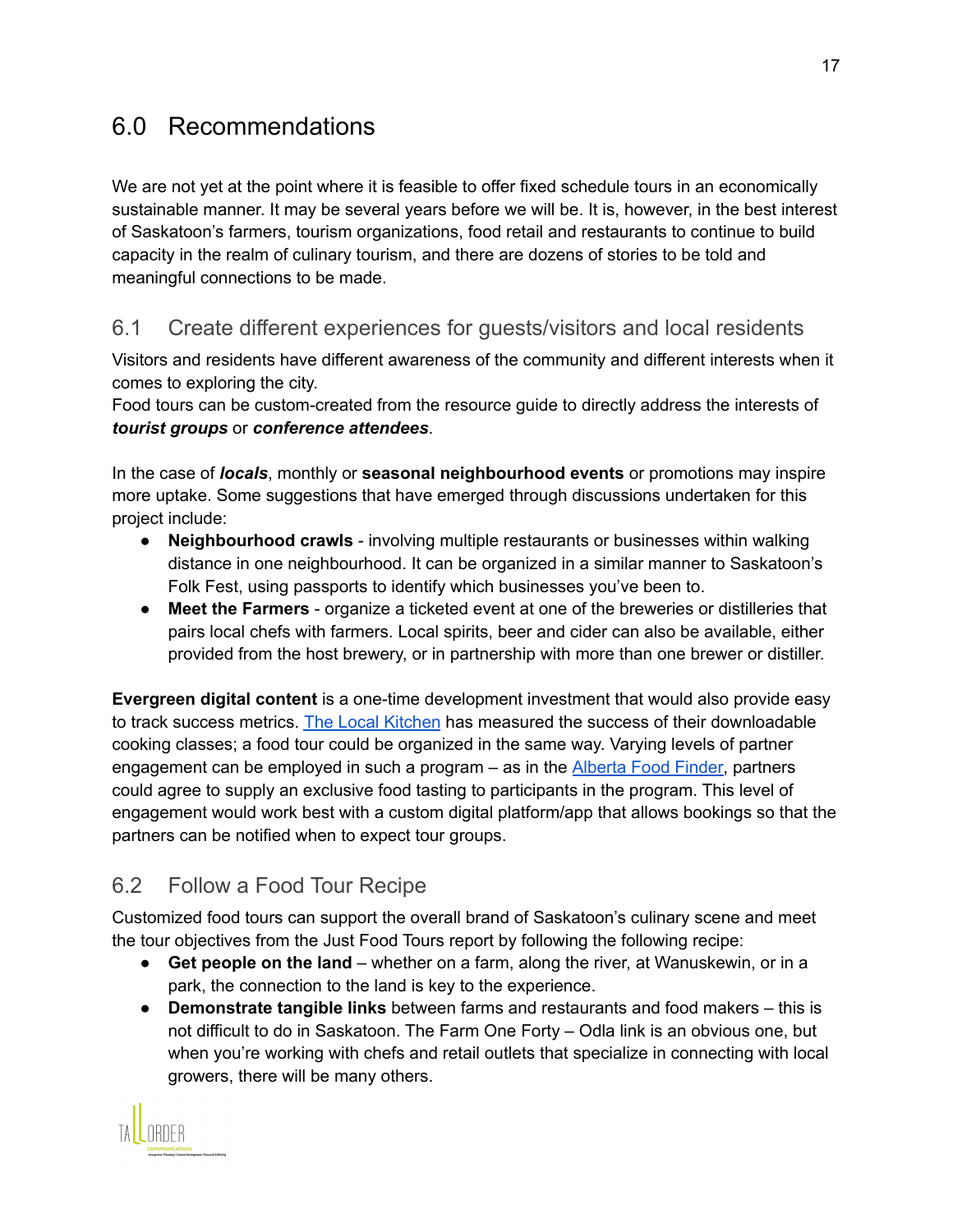- Select tour stops that are along a **simple route**.
- **Try to offer a taste at every stop** depending on the overall intent of the tour, consider small tastes that end in a sit-down meal at a restaurant or special event venue.
- **Select a main theme** to tie the experience together. Use the remaining themes and related messages as supporting content – ideally by the end of the tour, you will have had an opportunity to touch on all four throughout the experience.
- Offer the group a **guide with deep knowledge** of the food scene and food systems.
- **Give the floor to owner-operators** they enrich the tour experience and inspire questions and meaningful conversations.
- **Choose 3 to 4 stops** and try to keep the entire tour within **3 to 4 hours**.

The combinations of stops can be selected based on both the interests of the tour group and availability of resources. Some ideal tours have already been tested by Tourism Saskatoon:

Black Fox Farm & Distillery  $\rightarrow$  Farm One Forty  $\rightarrow$  Odla for dinner

This is a lovely, simple route into the country, stopping at the maker of the spirits and the farmer who raised the plants and animals you will be enjoying at your meal. The entire trip, including the meal, could easily take place within 3 to 4 hours.

Stay at Dakota Dunes → Wanuskewin Heritage Park → Bannock Express

This is a beautiful combination of experiences combining a luxury stay and sharing the contrast between the deep history of Wanuskewin and modern Indigneous culture at Bannock Express while also supporting Indigenous businesses and organizations. It is simple, thematically connected and experience-focused.

#### 6.2.1 No need to overdo it

In the case of a Local Food Trail tour offered at the Slow Food in Canada National Summit, stops took place at the Sunnyside Creamery (where shopping was available), Anna's Orchard (where fruit samples were offered), Pine View Farms (where shopping was available), and then the group ended at Osler Mennonite Church for a sausage and verenyky lunch during which Floating Gardens made a presentation about their greenhouse.

This is an example of a tour that, while richly storied, interesting, and positively received by participants (which included a mix of locals who purchased tickets and conference attendees), the tour ran long and ended up at least an hour behind schedule. Three stops in this case would have been just right.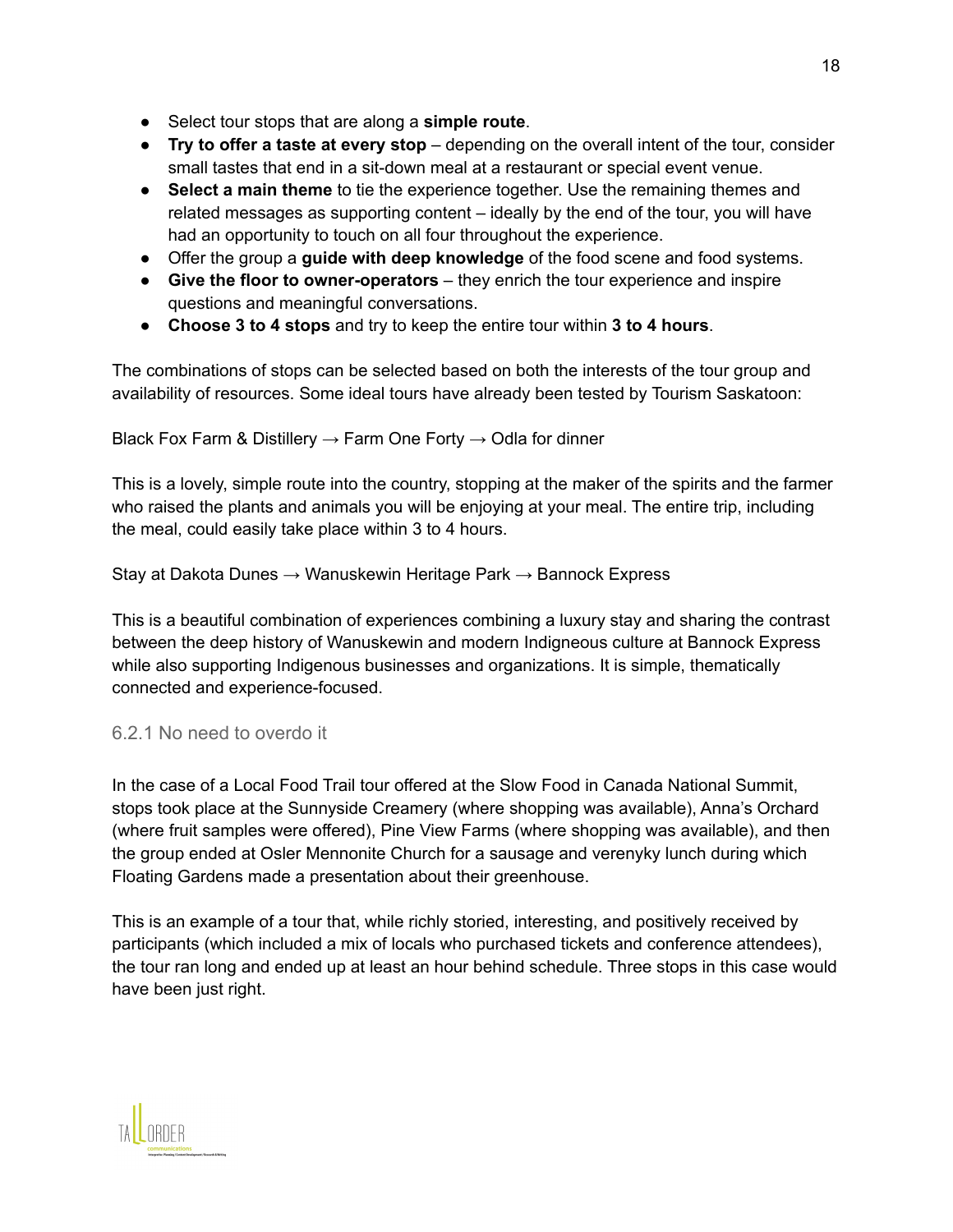### 6.3 Invest in Personalities

You may not always be able to hire a consultant with deep knowledge of Saskatchewan's food systems, but it will be worth the financial investment and the need to plan ahead – the value of the tour will increase immeasurably. These are people who are woven into our culinary communities, have made their careers in food, and whose passion for Saskatchewan's land and bounty is deeply contagious. The storytelling experience will be far more meaningful to visitors with one of these consultants heading your tours.

Alternatively, these are also individuals who could be engaged to train tour guides when we have reached capacity that requires trained guides. A stop-gap measure could also be to arrange a story/idea-sharing session between food-focused consultants and Meewasin's professional interpreters to expand their knowledge of Saskatoon's foodways so that they are available to conduct food tours if needed (this would require discussion with Meewasin to ensure that staffing levels can accommodate this).

### 6.4 Develop Shareable Infrastructure

**Transportation** was noted as a deficiency for out of town tours. While some potential partners do own transportation, that transportation is not devoted to culinary tourism. Building capacity may include sharing access to a van or bus that can be appropriately insured for the purpose of tours.

Saskatoon Food Council board members also discussed the possibility of a future project involving **virtual tours** of farms or behind-the-scenes in kitchens or food production facilities that could be produced by students who would be learning about the food system as well as telling stories about it. This could build capacity for future tour guides as well. This would be a shareable resource that would support virtual tours or *in situ* tours that could be shown during 'Meet the Farmer' events.

The *Flat Out Food* TV series is also an existing resource that could be made available through an agreement with Jenn Sharp and CityTV.

#### 6.5 Minimize Pressure on Organizations and Businesses

By giving enough notice to businesses, non-profits, and educational institutions whose primary purpose is not culinary tourism, we can reduce pressure on those entities and maintain positive relationships. If possible, arrange tours involving tourists or out-of-town guests to occur during shoulder times of day or shoulder seasons for the organizations and businesses involved. Considering the differences in availability and the diversity of busy times from organization to organization, tours should be able to be offered throughout the year without overly taxing anyone.